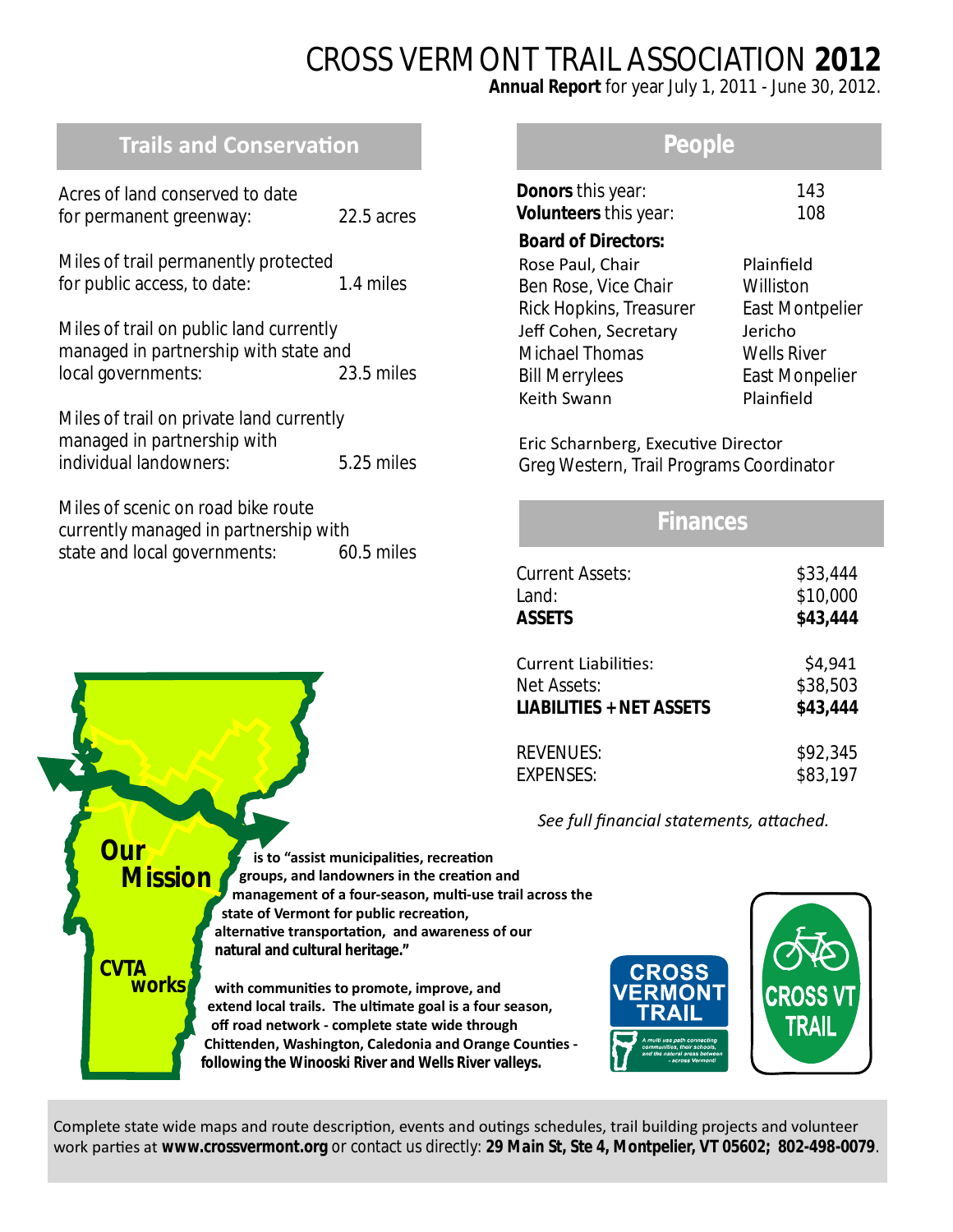#### Cross Vermont Trail Association, Inc. **Statement of Financial Position**

*For the FY July 1, 2011 - June 30, 2012 as of the end of the year on June 30.*

## ASSETS

| <b>Current Assets</b>                             |        |
|---------------------------------------------------|--------|
| Cash                                              | 10,068 |
| Receivable                                        | 5,434  |
| <b>Prepaid Exp</b>                                | 1,414  |
| <b>Accrued Rev</b><br><b>Other Current Assets</b> | 16,528 |
|                                                   |        |
| <b>Total Current Assets</b>                       | 33,444 |
| <b>Noncurrent Assets</b>                          |        |
| Land<br>Equipment                                 | 10,000 |
| Less: accumulated depreciation                    |        |
| <b>Total Noncurrent Assets</b>                    | 10,000 |
| <b>Total Assets</b>                               | 43,444 |
| <b>LIABILITIES AND NET ASSETS</b>                 |        |
| <b>Current Liabilities</b>                        |        |
| Payable                                           | 1,638  |
| <b>Accrued Payroll</b>                            | 2,264  |
| <b>Reimbursable Direct Costs</b>                  |        |
| <b>Conditional Advances</b>                       | 1,039  |
| <b>Short Term Loans</b>                           |        |
| <b>Total current liabilities</b>                  | 4,941  |
| <b>Total liabilities</b>                          | 4,941  |
| <b>Net Assets</b>                                 |        |
| Unrestricted                                      | 29,079 |
| <b>Temporarily Restricted</b>                     | 1,590  |
| <b>Permanently Restricted</b>                     | 7,835  |
| <b>Total net assets</b>                           | 38,503 |
| <b>Total liabilities and net assets</b>           | 43,444 |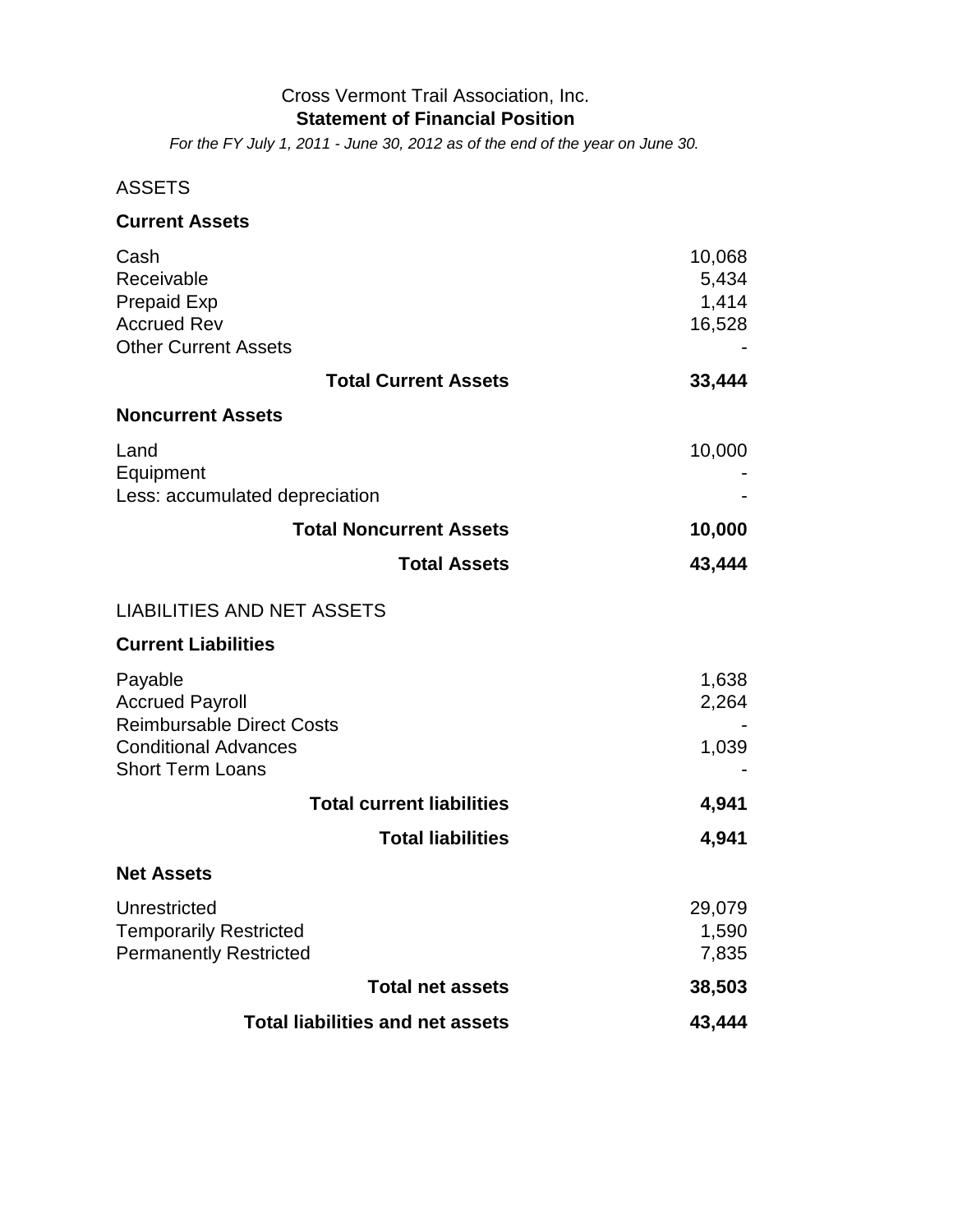#### **Statement of Financial Activities** Cross Vermont Trail Association, Inc.

*For the FY July 1, 2011 - June 30, 2012 as of the end of the year on June 30.*

|                                               |                     | <b>Temporarily</b> | <b>Permanently</b> |              |
|-----------------------------------------------|---------------------|--------------------|--------------------|--------------|
| <b>Revenues</b>                               | <b>Unrestricted</b> | <b>Restricted</b>  | <b>Restricted</b>  | <b>Total</b> |
| Contributions                                 | 7,630               | 1,100              |                    | 8,730        |
| Grants                                        | 76,837              |                    |                    | 76,837       |
| Other Income                                  | 4,574               | 37                 |                    | 4,611        |
| Less: Cost of Sales (including value donated) | (2,719)             |                    |                    | (2,719)      |
| In-kind                                       | 4,886               |                    |                    | 4,886        |
| Rev before releases from restriction          | 91,207              | 1,137              |                    | 92,345       |
| Net Assets Released from Restriction          |                     |                    |                    |              |
| <b>Total Revenue</b>                          | 91,207              | 1,137              |                    | 92,345       |
| <b>Expenses</b>                               |                     |                    |                    |              |
| Program                                       | 54,874              |                    |                    | 54,874       |
| Administration                                | 20,600              |                    |                    | 20,600       |
| Fundraising                                   | 7,723               |                    |                    | 7,723        |
| <b>Total Expenses</b>                         | 83,197              |                    |                    | 83,197       |
| Change in Net Assets                          | 8,010               | 1,137              |                    | 9,147        |
| Net Assets, beginning of Fiscal Year          | 21,069              | 452                | 7,835              | 29,356       |
| Net Assets, end of period                     | 29,079              | 1,590              | 7,835              | 38,503       |